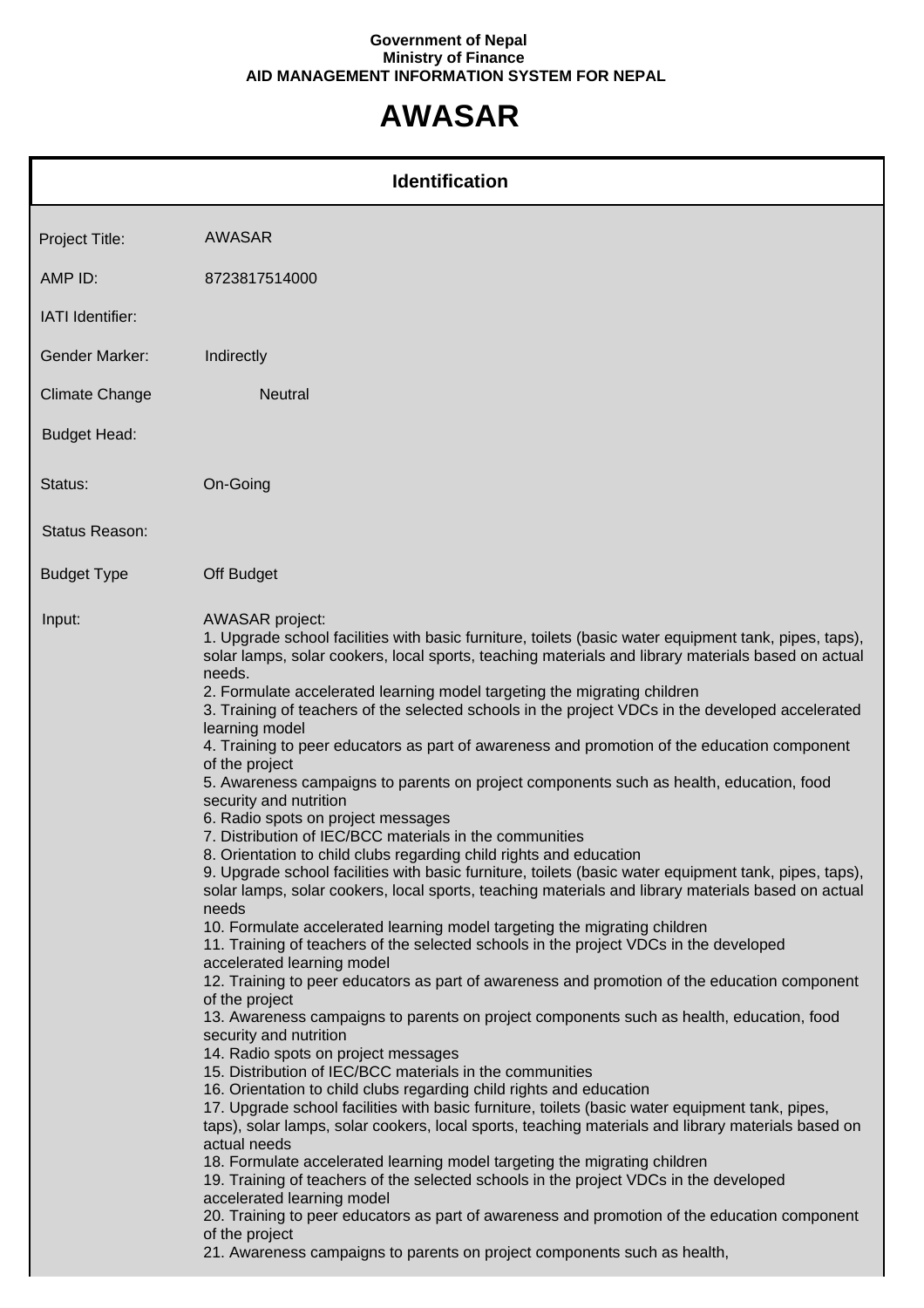|                | education, food security and nutrition<br>22. Radio spots on project messages<br>23. Distribution of IEC/BCC materials in the communities<br>24. Orientation to child clubs regarding child rights and education<br>25. Training to extension agents regarding food security and nutrition<br>26. Training to lead farmers (50% women) from farmers groups regarding food security and<br>nutrition<br>27. Prepare demonstration plots with improved agriculture technologies and food varieties each                                                                                                    |
|----------------|----------------------------------------------------------------------------------------------------------------------------------------------------------------------------------------------------------------------------------------------------------------------------------------------------------------------------------------------------------------------------------------------------------------------------------------------------------------------------------------------------------------------------------------------------------------------------------------------------------|
|                | year<br>28. Linking farmers and extension agents to agriculture research stations for increased food<br>security and nutrition<br>29. Training to mothers group and FCVHs regarding health, food security and nutrition<br>30. Celebration of biannual "Food day" and "Nutrition Week" in schools as part of the food<br>security and nutritional promotional activities of the project<br>31. Orientation to parents on personal hygiene, sanitation and nutritious food preparation and<br>consumption                                                                                                 |
|                | 32. Development of capacity assessment and development plan to assess the capacity of<br>community service providers<br>33. Training to CSO members in advocacy and VDC/DDC planning process<br>34. Training to VDC secretaries in participatory planning regarding the project components such<br>as health, education, food security and nutrition<br>25. Training to representatives from mother groups, school management committee and farmers<br>group in community scoreboard and VDC planning processes<br>36. Dialogue meetings between service providers and communities using community score |
|                | boards                                                                                                                                                                                                                                                                                                                                                                                                                                                                                                                                                                                                   |
| Output:        | AWASAR:<br>1. Immediate objective 1: Improved access to flexible and better quality education for<br>seasonal migrant children (high hills to lower elevation)<br>2. Immediate objective 2: Improved nutrition and food security                                                                                                                                                                                                                                                                                                                                                                         |
|                | 3. Immediate objective 3: Strengthened links between communities and service providers to<br>ensure quality services.                                                                                                                                                                                                                                                                                                                                                                                                                                                                                    |
| Outcome:       | 1. Improved access to flexible and better quality education for seasonal migrant children (high<br>hills to lower elevation).<br>2. Improved nutrition and food security<br>3. Strengthened links between communities and service providers to ensure quality services.                                                                                                                                                                                                                                                                                                                                  |
| Impact:        | Immediate objective 1: Improved access to flexible and better quality education for seasonal<br>migrant children (high hills to lower elevation)<br>Immediate objective 2: Improved nutrition and food security<br>Immediate objective 3: Strengthened links between communities and service providers to<br>ensure quality services.                                                                                                                                                                                                                                                                    |
| Treasury Type: |                                                                                                                                                                                                                                                                                                                                                                                                                                                                                                                                                                                                          |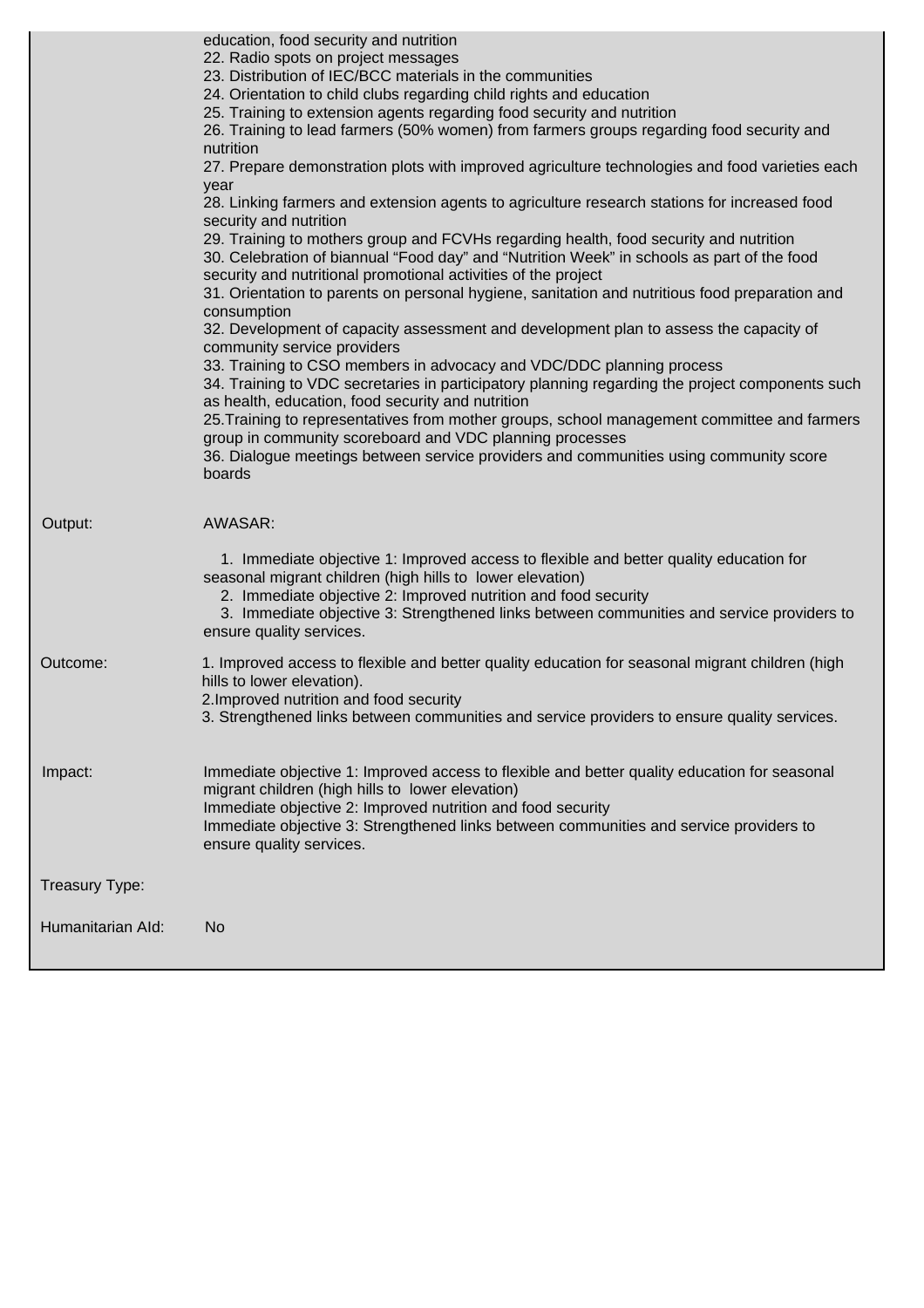| <b>Location</b>  |            |
|------------------|------------|
| Location         | Percentage |
| Mugu (Gamgadhi)  | 50.0%      |
| Bajura (Martadi) | 50.0%      |

| <b>National Plan</b>                                                                                                           |            |
|--------------------------------------------------------------------------------------------------------------------------------|------------|
| Program                                                                                                                        | Percentage |
| [Education ] [Social Development Policy ] [National Development Plan (NDP) ]                                                   | 50.0%      |
| [Agriculture and Food Security] [Macroeconomic Policy and Economic Development Policy<br>I [ National Development Plan (NDP) ] | 50.0%      |

| <b>Sector</b>                           |            |  |
|-----------------------------------------|------------|--|
| Sector                                  | Percentage |  |
| Nepal Sector Classification EDUCATION 0 | 100.0%     |  |

| <b>Implementing/Executing Agency</b> |        |  |
|--------------------------------------|--------|--|
| Donor                                |        |  |
| <b>CARE Nepal</b>                    | 0.0%   |  |
| <b>Responsible Organization</b>      |        |  |
| Ministry of Health                   | 50.0%  |  |
| Ministry of Education                | 50.0%  |  |
| <b>Executing Agency</b>              |        |  |
| <b>CARE Nepal</b>                    | 100.0% |  |
| <b>Implementing Agency</b>           |        |  |
| <b>NGOs</b>                          | 100.0% |  |

| <b>Funding</b>             |      |
|----------------------------|------|
| <b>UNDISBURSED BALANCE</b> | null |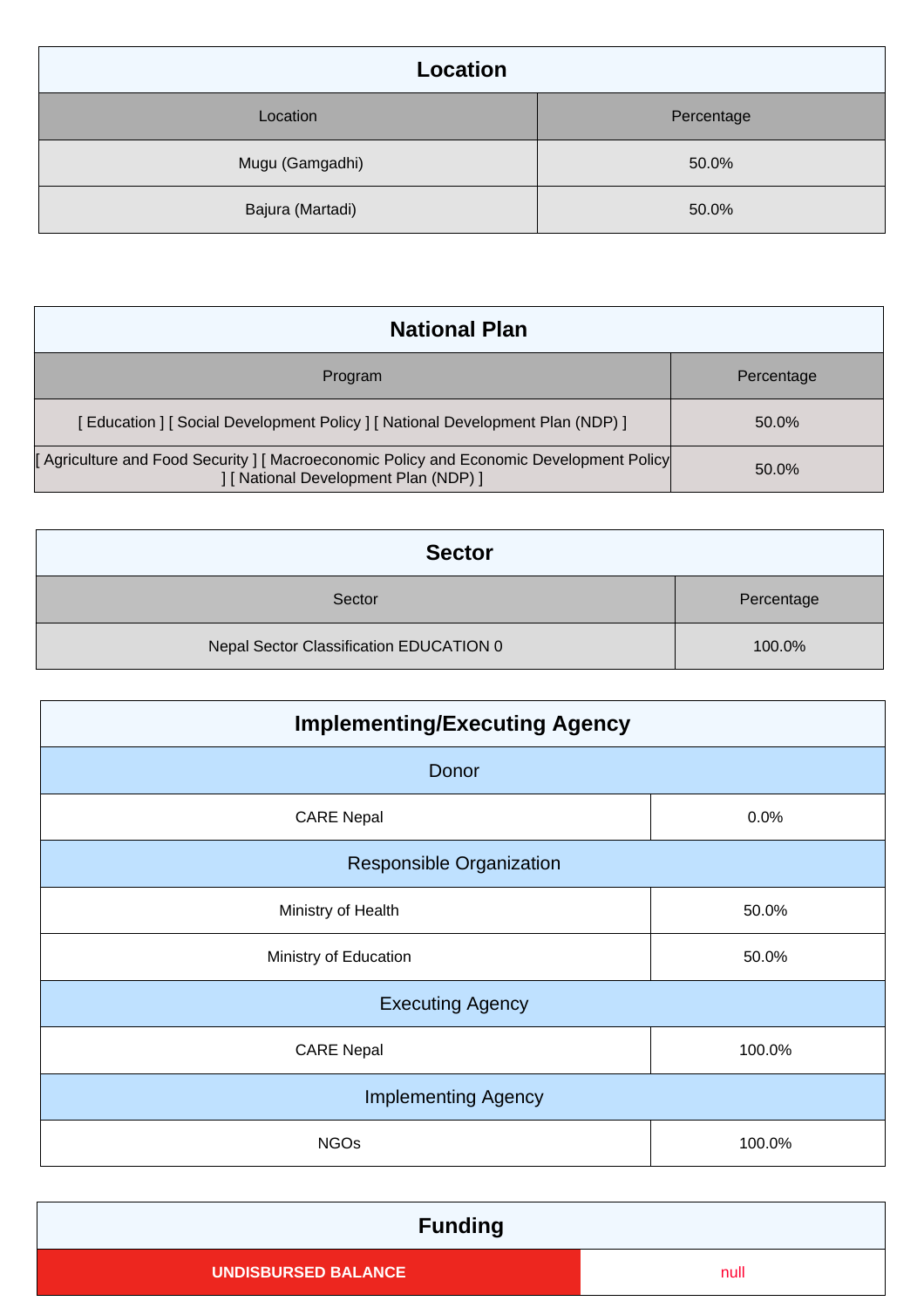| Transaction<br>Date        | Type of<br>Assistance | Mode of<br>Payment    | Post Earthquake<br>Assistance | Commitment | <b>Disbursement</b> |
|----------------------------|-----------------------|-----------------------|-------------------------------|------------|---------------------|
|                            |                       |                       | <b>CARE Nepal</b>             |            |                     |
|                            |                       |                       | <b>Actual</b>                 |            |                     |
| 12/31/2014                 | <b>Grant Aid</b>      | <b>Direct Payment</b> |                               | Ю          | 12,192              |
| 6/30/2015                  | lGrant Aid            | <b>Direct Payment</b> |                               | Ю          | 61,139              |
| 12/31/2015                 | <b>Grant Aid</b>      | <b>Direct Payment</b> |                               | 0          | 118,304             |
| 6/30/2016                  | Grant Aid             | <b>Direct Payment</b> |                               | Ю          | 232,383             |
| 7/17/2016                  | <b>Grant Aid</b>      | <b>Direct Payment</b> |                               | 1,264,449  | 0                   |
| 12/30/2016                 | <b>Grant Aid</b>      | <b>Direct Payment</b> |                               | Ю          | 155,501             |
| 6/30/2017                  | <b>Grant Aid</b>      | <b>Direct Payment</b> |                               | O          | 225,017             |
| 12/31/2017                 | <b>Grant Aid</b>      | <b>Direct Payment</b> |                               | Ю          | 197,477             |
| 6/30/2018                  | <b>Grant Aid</b>      | <b>Direct Payment</b> |                               | Ŋ          | 23,554              |
| 12/30/2018                 | <b>Grant Aid</b>      | <b>Direct Payment</b> |                               | Ю          | 254,087             |
| 6/30/2019                  | <b>Grant Aid</b>      | <b>Direct Payment</b> |                               | Ю          | 257,191             |
| <b>Total</b>               |                       |                       | 1,264,448                     | 1,536,841  |                     |
| Total (CARE Nepal)         |                       |                       | 1,264,448                     | 1,536,841  |                     |
| <b>UNDISBURSED BALANCE</b> |                       |                       | $-272,393$                    |            |                     |

## **Progress Achieved**

Progress Achieved:

Key Problems:

Steps Taken to Solve Problems: